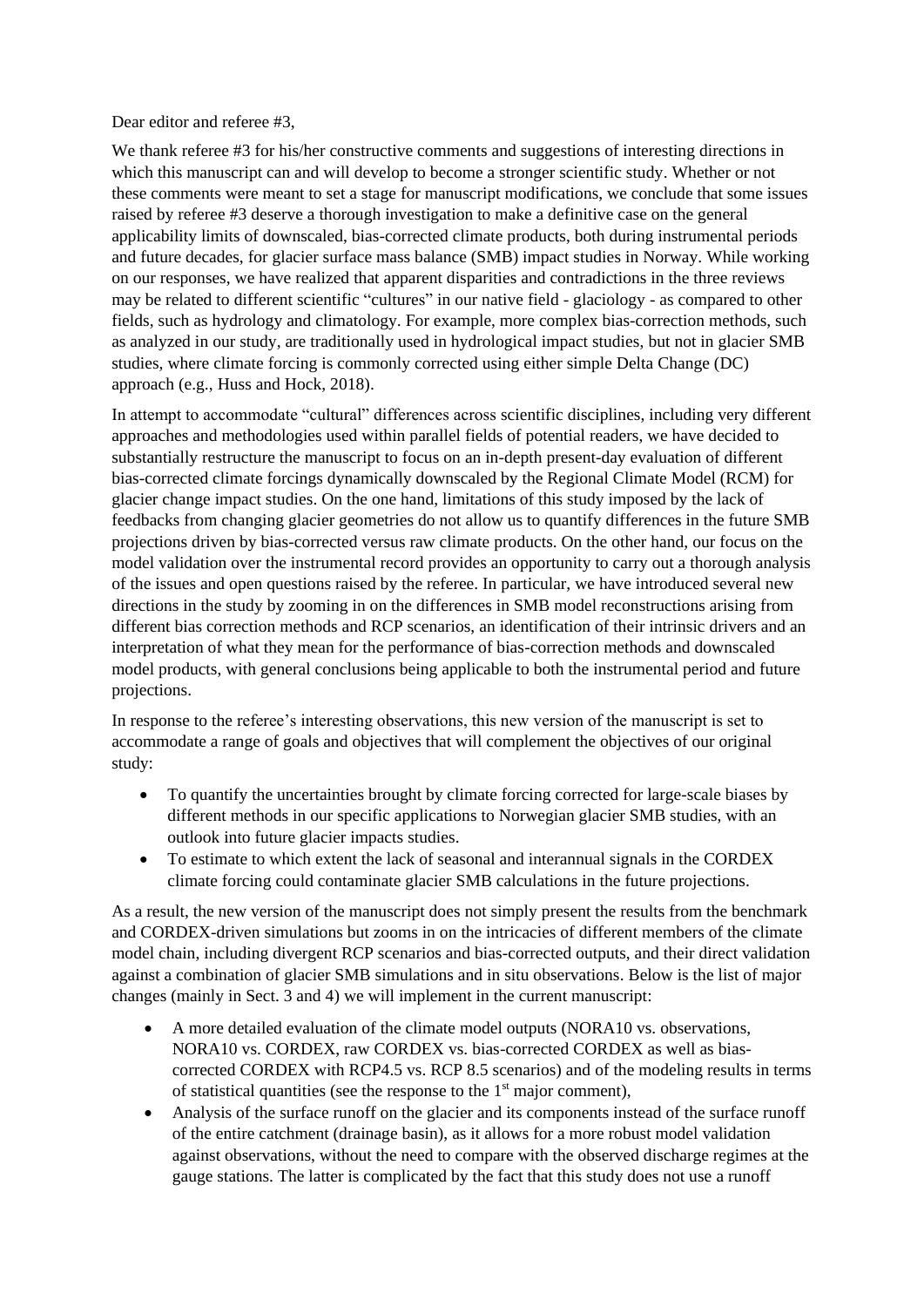routine model to route the surface runoff to the stream flow, which has been developed and included in the follow-up article,

• Quantification and discussion of the uncertainties that are likely to be inherited by the future simulations.

To clearly reflect our goals and objectives listed above, we have also decided to change the title of the manuscript to 'Synopsis of the uncertainties introduced by bias-corrected climate forcings in regional glacier surface mass balance evolution studies - A case study using a CORDEX chain envelope in western Norway'.

The specific response to the general comments (written in light blue and *italic* font) of referee #3 are presented below.

1. *Using high-resolution products to model glacier mass balance and runoff is interesting, but a central question here is: how are these products downscaled to the glacier scale? This question is particularly relevant for the CORDEX data, which comes at a lower resolution. A technique (/trick) that has been used in other studies that mainly focus on glacier mass balance is to ensure a consistency between observed and modelled glacier mass balance through a calibration of various mass balance parameters (e.g. Huss and Hock, 2015). This calibration procedure thus acts as a kind of downscaling. In the manuscript you present here, it is not entirely clear how (elaborately) the calibration of the model is performed. Without such a thorough calibration, it is not very surprising to have a lower model performance when the climate data used is somewhat rougher (e.g. in terms of resolution) / less specific for the region (e.g. by not being bias-corrected to detailed measurements over region of interest).*

*However, this does not imply that future projections with a rougher/less specific product will produce less good results for future simulations: most of this will depend on how the data is downscaled (or bias-corrected to local observations if you will). An important study in this regard is the one by Compagno et al. (2021), which specifically analyzed the effect of using various climate forcing products to model the future evolution of glaciers (including over the region covered in your study). Although this study cannot directly be compared to yours, e.g. given that focus in that study is*

*specifically on glaciers (vs. more broad scope, including runoff, in your study here), their main findings are in contrast with yours. They suggest that as long as a detailed downscaling occurs (i.e. a step in which the climate data is in fact bias-corrected to local observations on glacier mass balance), the impact of the climate product used on the modelled future glacier evolution is very limited.*

We agree that it is important that bias correction methods ensure the consistency between the observed and modelled SMB, and yet we disagree that this should be achieved at a cost of nonphysical bias correction methods (or "tricks" after the referee's terminology). Local bias-correction procedures through massive calibration of model parameters should be only applied when the modeled climate has attained a generally realistic state, i.e., close to its observed state, over regional scales. Hence, one should be careful when choosing local bias-correction methods to avoid introducing model calibrations that mask large-scale model biases in favor of matching local observations on the scales of glaciers or valleys. This is why our first and foremost concern in this study is to identify and quantify regional biases that leak into our SMB model domains and how successfully or unsuccessfully they are corrected through existing bias correction techniques.

When citing Huss and Hock (2015) referee #3 seems to use bias-corrections and calibration procedures interchangeably with the downscaling procedures. We are unsure which of the three terms is really meant here, but the procedures both in Huss and Hock, (2015) and Compagno et al., (2021) are based on a heavy data modification and parameter tuning including bias-correction for air temperature input prior to the calibration procedure and further adjustments to the precipitation and air temperature input again during the calibration to match the modeled glacier-wide SMB with measurements. The bias-correction method is a so-called delta change (DC) approach (Hay et al., 2000), which cannot deal with covariance and variability of the weather variables (Yang et al., 2010). We are not criticizing this procedure as it seems to be a common practice in many existing glacier SMB studies (e.g., Huss and Hock, 2018; Zekollari et al., 2019; Frei et al., 2018; Compagno et al.,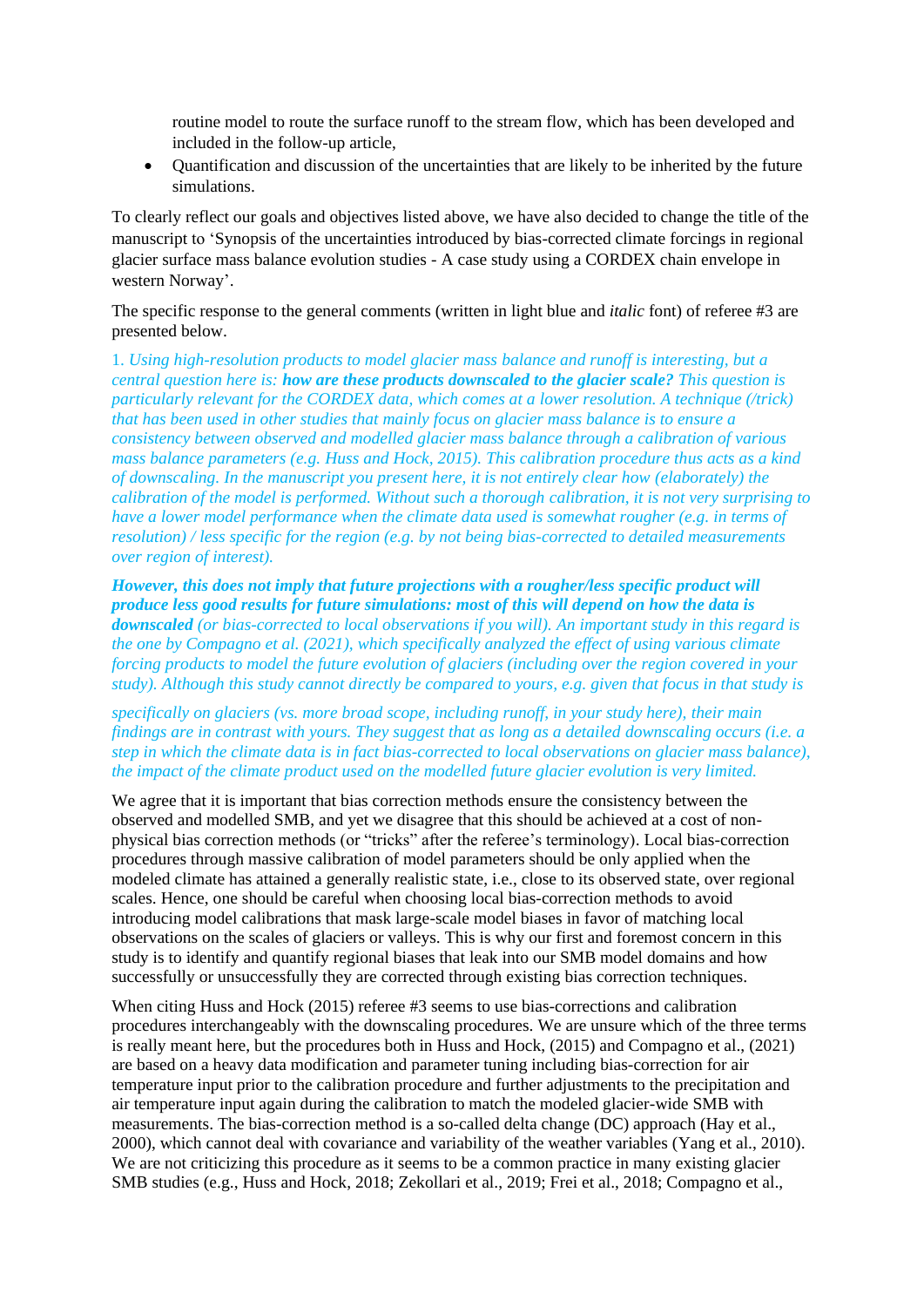2021), but emphasize that our goal in this study is to answer how appropriate these existing biascorrected climate data are for glacier impact studies and what kind of uncertainties different biascorrection methods bring to our glacier mass evolution study. We will work to make the purpose of this study more transparent.

Regarding the conclusion drawn by Compagno et al., (2021) that the impact of the climate product used on the modelled future glacier evolution is very limited, we would like to point out that the resolution of their simulations is much coarser (monthly temporal resolution and a spatial resolution of several kilometers depending on the climate forcing) than the resolution we use in our study (100 meters). Their focus is on regional mass change in the future, whereas our aim is to provide high resolution model results for impact studies in glacier-covered mountain regions. These differences define dissimilar demands on the bias correction, calibration and evaluation methods that we are testing and presenting in this article.

Regarding downscaling, we have presented the downscaling model component, MicroMet, in Sect. 2.2.1. It interpolates coarser-resolution RCM and reanalysis outputs onto our model grid through a distance-dependent weighting function and adjusts the interpolated data to compensate for the topography mismatch using an air temperature lapse rate factor and a precipitation adjustment factor. These two factors are generated from long-term observational data and presented in Sect. 2.6; we will however reiterate this part in Sect. 2.2.1 to make it clearer.

Finally, our calibration procedure is presented in Sect. 2.6, where we have tuned the snowfall fraction scheme and melting snow albedo. The results of the calibration of the benchmark simulation (driven by NORA10) are presented in Fig. A1 (a) in Appendix A, and the modeled SMB from the benchmark simulation does match observations considering our 100m resolution. We did not correct the climate forcing for bias ourselves but instead used climate forcings that have already been bias-corrected through more sophisticated procedures beforehand and are openly accessible – the fact that will be detailed in the text to avoid any confusion during the next round of reviews.

### *2. Besides this fundamental question related to the transfer of climate data to the high resolution of the modelling framework, also other elements were not entirely clear to me (which may of course be related to my misunderstanding, but it would then still be nice to have this further clarified in an updated manuscript):*

### *o Why are different time periods considered for NORA10 and CORDEX? I understand that NORA10 is not available until 2020, but to have a more direct comparison between both approaches, it would make sense to compare them over the same time period. See also next comment.*

We agree with the referee that validation of CORDEX climate products against NORA10 should be done over a common period of 2000-2014, and we will update relevant sections of the manuscript accordingly. However, we have chosen to maintain our evaluation of the overall performance of different bias correction methods over the entire period of 2000-2020 in order to have more robust conclusions about potential long-term impacts of errors in bias-corrected climate products and departures between different RCP-model projections (see response to the  $3<sup>rd</sup>$  comment) on the glacier SMB modeling and glacier impact studies in Norway. We believe it is not justified to limit such evaluation to 2000-2014, since *in situ* observations are available over a longer interval, and our aim is to address the origins and effects of departures between different climate model products (with different bias-corrections and RCP scenarios) in the most comprehensive manner.

*3. It is not clear why different RCPs are considered for the CORDEX data and whether this is a correct approach for the goal you want to reach. RCPs are projections, and over short time periods they will mainly produce a random signal, that will (of course) not closely match the real climatic data over this period. This is especially the case when comparing CORDEX to NORA10, where the latter was specifically downscaled to match observations for the period that you considered here. From this perspective, it does not seem to make a lot of sense to compare RCP4.5 to RCP8.5 results. Again, it would seem more logical to only perform your comparison between NORA10 and CORDEX data over an observational time period / period for which e.g. reanalyses data exists, which can be used to constrain these simulations / bias-correct them to match these (in the case of NORA10).*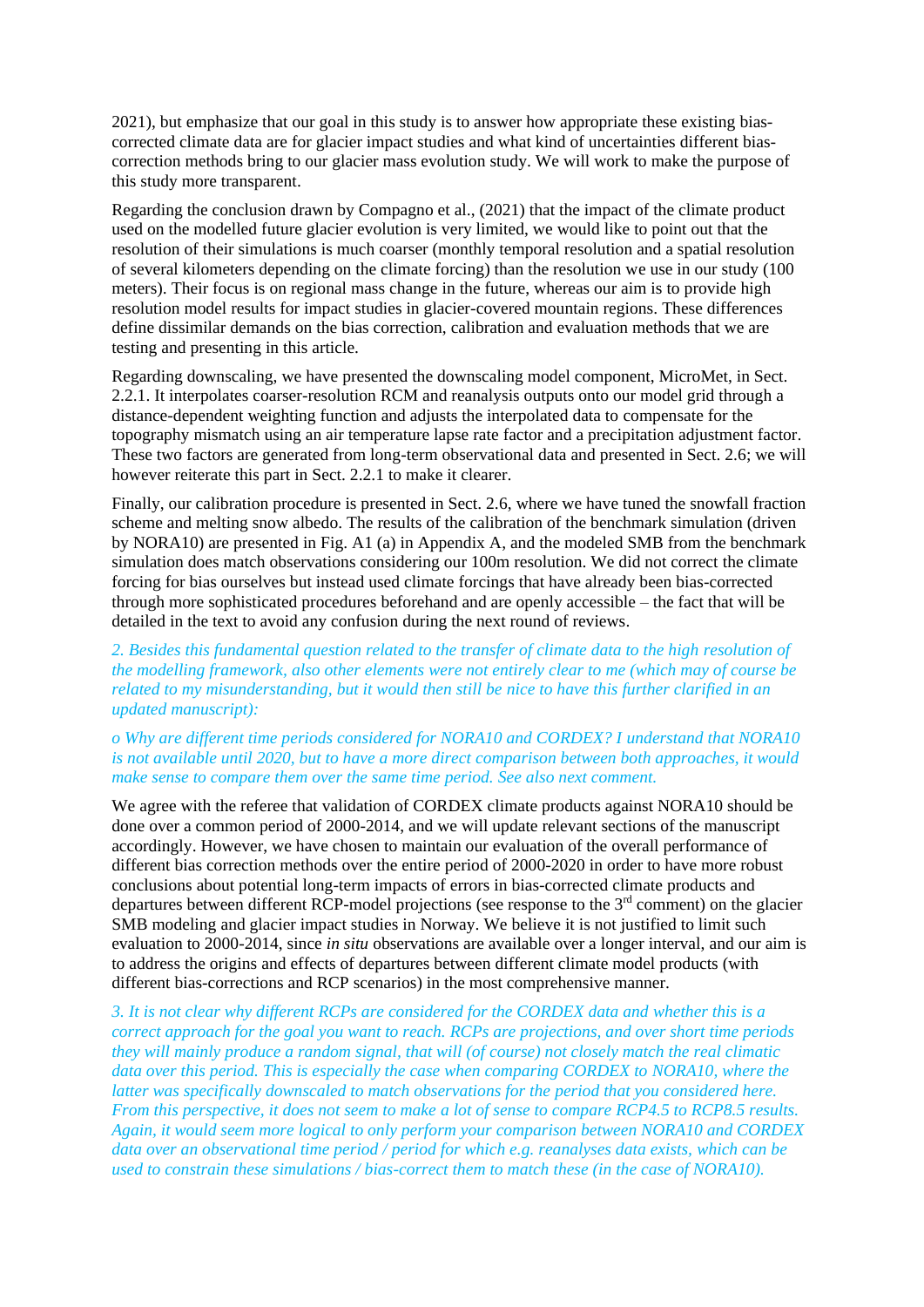### *Without being constrained, it does not really make sense to compare the CORDEX simulations with NORA-10. The former will be able to reproduce general trends, but of course not the year-to-year variability.*

The climate forcings under different scenarios do diverge from 2005 (e.g. Schwalm et al., 2020). We therefore feel that there is more to say about how fast and to which extent climate models respond to RCP forcings and what such departures between climate model products mean for regional glaciological studies. We have therefore included this analysis in our revised study plan.

We believe it is useful and even necessary to look at how much different scenarios cause the climate to diverge from the 'real' (=observed) present-day state in a control period, what impacts biascorrection have on this divergence (Yang et al., 2010) and what kind of uncertainty this will bring to future projections. We will clarify and discuss the choices of different bias-corrected data and scenarios more in the revised manual script.

Regarding the limited skill of the CORDEX data to reproduce year-to-year variability, we agree that we should build our study upon the analysis of statistical quantities such as multi-annual means, seasonal distribution, etc., in the CORDEX simulation chain. However, it is the year-to-year variability that activates feedback mechanisms that lead to a multidecadal glacier commitment to a continuous retreat or gradual stabilization; hence, our focus on the glacier SMB and impact studies necessitates an assessment of both errors arising from the lack of year-to-year variability and multiannual climatic parameters, both of which play significant roles in the long-term glacier behavior. The bias-correction methods used to correct daily NORA10 and CORDEX data are applied to the time series and are meant to preserve the variability described by different climatic conditions generated by RCM projections and maximize the utilization of RCM outputs to obtain more realistic input data for impact studies such as hydrological modeling (e.g. Yang et al., 2010). It is however unclear to which degree such variability can be preserved by the aforementioned bias correction methods, since a detailed quantification of their effects on climate products has not been performed until now – the knowledge gap that we would like to fill.

### *4. Why is only one CORDEX GCM-RCM couple considered? The EUROCORDEX framework contains many dozens of simulations, which would allow you to go for an ensemble approach and really explore in greater detail how well CORDEX data can be used to reproduce local observations. All data is available, so it seems difficult to justify why only one specific GCMRCM couple is used.*

The purpose of the analysis presented is not to outline uncertainties in all existing climate model projections, but rather to zoom in on the performance of bias-corrected climate products that are expected to be regionally calibrated for the use across Norway. It is also important to keep in mind that such evaluation is only viewed through the prism of glacier SMB impact studies as opposed to a general climatological context. Hence, our study has a purely glaciological orientation, where we analyze pros and cons of bias corrections for studies of the Norwegian cryosphere. We realize that our motivation for the choice of the climate forcing datasets can benefit from further expansion of the text in Sect. 2.4, where we explain the rationale behind our experimental design.

Firstly, we use a single GMC/RCM chain to reduce the complexity of the evaluation, because our goal is to assess the uncertainties brought by different bias-corrections to glaciological studies over the time interval that can be validated against observations – i.e., the instrumental period. Therefore, future projections are not carried out at this stage.

Secondly, we combine analyses of EC-Earth/RCA (the only GCM-RCM chain) and NORA10 outputs to drive our simulations, because of the proximity between these two products: NORA10 is produced by HIRLAM driven by ECMWF IFS outputs, whereas EC-Earth uses ECMWF IFS for the atmosphere-land component, and RCA is based on a parallel coding of HIRLAM with some modifications in the model formulation. This choice is made deliberately to decrease the complexity of our analysis, to exclude model runs that have dissimilar origin and to focus solely on the evaluation of bias corrections. We will not only work on emphasizing our rationale but also on clarifying our main objectives early in the text.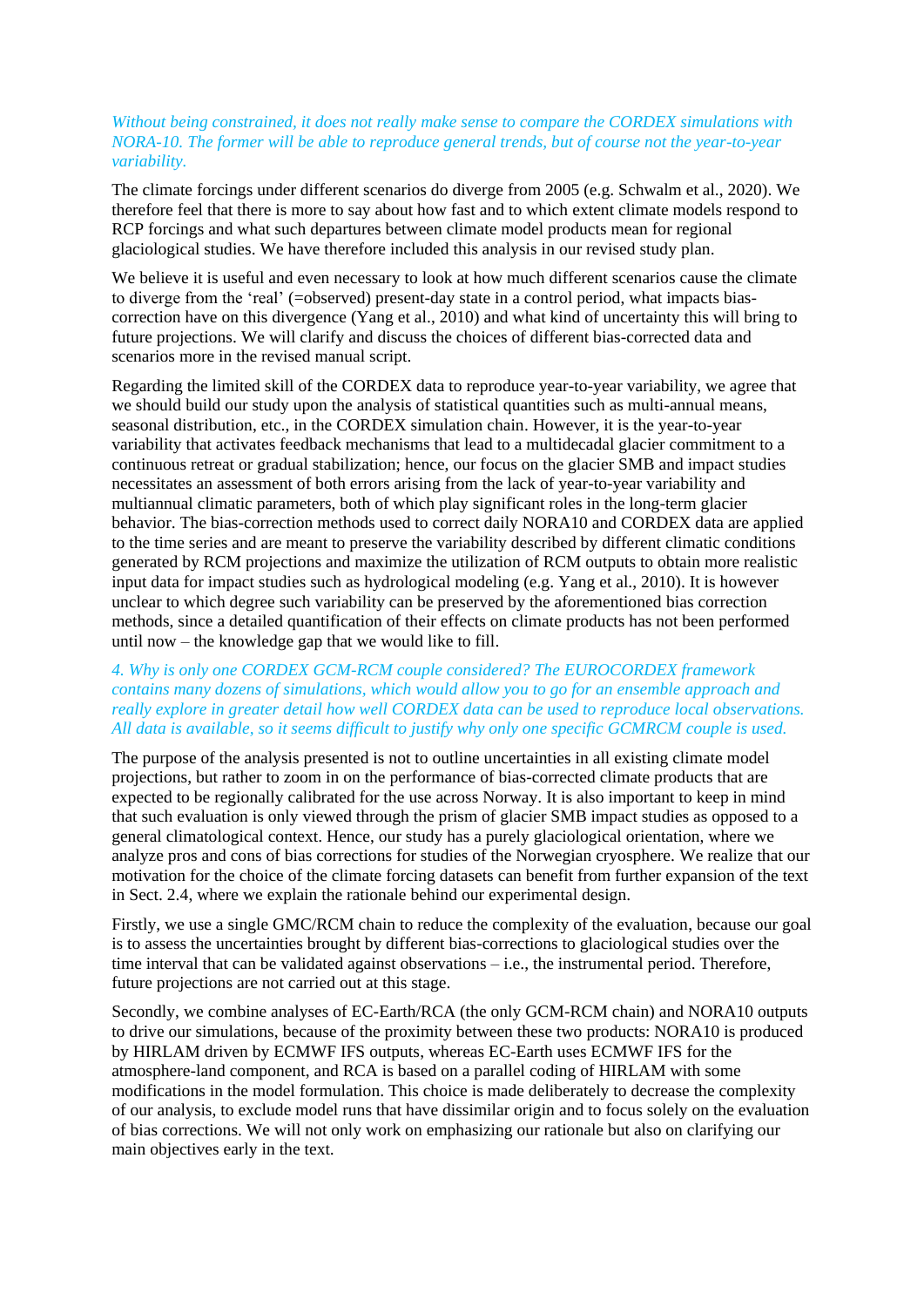## *5. Throughout the text: can you 'validate' your model setup? Or is this rather an 'evaluation'? Is strictly speaking not the same, and what you are doing here (and people in general who use models in Earth Sciences) is probably rather an evaluation than a validation.*

We agree with the referee that there is a difference between "evaluation" and "validation", and we tried to be careful when using such terminologies in our manuscript. Our opinion is that if the outputs of models are compared to a comprehensive set of observations, we should use the word "validation", e.g., validate the model results of our benchmark simulation against glacier-wide surface mass balance measurements. However, this process can be also termed "evaluation" when it comes to the relative skills of the model runs. We will leave it to the editor to decide which of the two terms we should prioritize in our study.

Definition of "model validation": Model validation is the process by which model outputs are (systematically) compared to independent real-world observations to judge the quantitative and qualitative correspondence with reality (https://www.sciencedirect.com/topics/earth-and-planetarysciences/model-validation).

The specific response to the specific and technical comments of referee #3 are followed. **Due to the substantial re-framing of the manual script some of these comments might not apply to the new manual script.**

### *• l. 16: 'the variables mentioned above': not entirely clear which variables this refers to.*

We refer to the 'drainage basin-wide air temperature, precipitation, and glacier-wide climate mass balance are then validated against observations' mentioned in l. 14-15. We will make it more clear in the revised manual script.

*• l. 27: 'casting doubts on the applicability of bias-corrected…': not entirely sure: see first general comment above. You will probably only be able to know if it reasonable by performing future simulations. And as said, if the climatic data is downscaled/calibrated to local data (on e.g. mass balance), you may end up finding that the climatic data used does not have such a huge influence on your modelled future simulations in the end.*

The response is presented under the  $1<sup>st</sup>$  general comment.

We agree that it is important that bias correction methods ensure the consistency between the observed and modelled SMB, and yet we disagree that this should be achieved at a cost of nonphysical bias correction methods (or "tricks" after the referee's terminology). Local bias-correction procedures through massive calibration of model parameters should be only applied when the modeled climate has attained a generally realistic state, i.e., close to its observed state, over regional scales. Hence, one should be careful when choosing local bias-correction methods to avoid introducing model calibrations that mask large-scale model biases in favor of matching local observations on the scales of glaciers or valleys. This is why our first and foremost concern in this study is to identify and quantify regional biases that leak into our SMB model domains and how successfully or unsuccessfully they are corrected through existing bias correction techniques.

When citing Huss and Hock (2015) referee #3 seems to use bias-corrections and calibration procedures interchangeably with the downscaling procedures. We are unsure which of the three terms is really meant here, but the procedures both in Huss and Hock, (2015) and Compagno et al., (2021) are based on a heavy data modification and parameter tuning including bias-correction for air temperature input prior to the calibration procedure and further adjustments to the precipitation and air temperature input again during the calibration to match the modeled glacier-wide SMB with measurements. The bias-correction method is a so-called delta change (DC) approach (Hay et al., 2000), which cannot deal with covariance and variability of the weather variables (Yang et al., 2010). We are not criticizing this procedure as it seems to be a common practice in many existing glacier SMB studies (e.g., Huss and Hock, 2018; Zekollari et al., 2019; Frei et al., 2018; Compagno et al., 2021), but emphasize that our goal in this study is to answer how appropriate these existing biascorrected climate data are for glacier impact studies and what kind of uncertainties different bias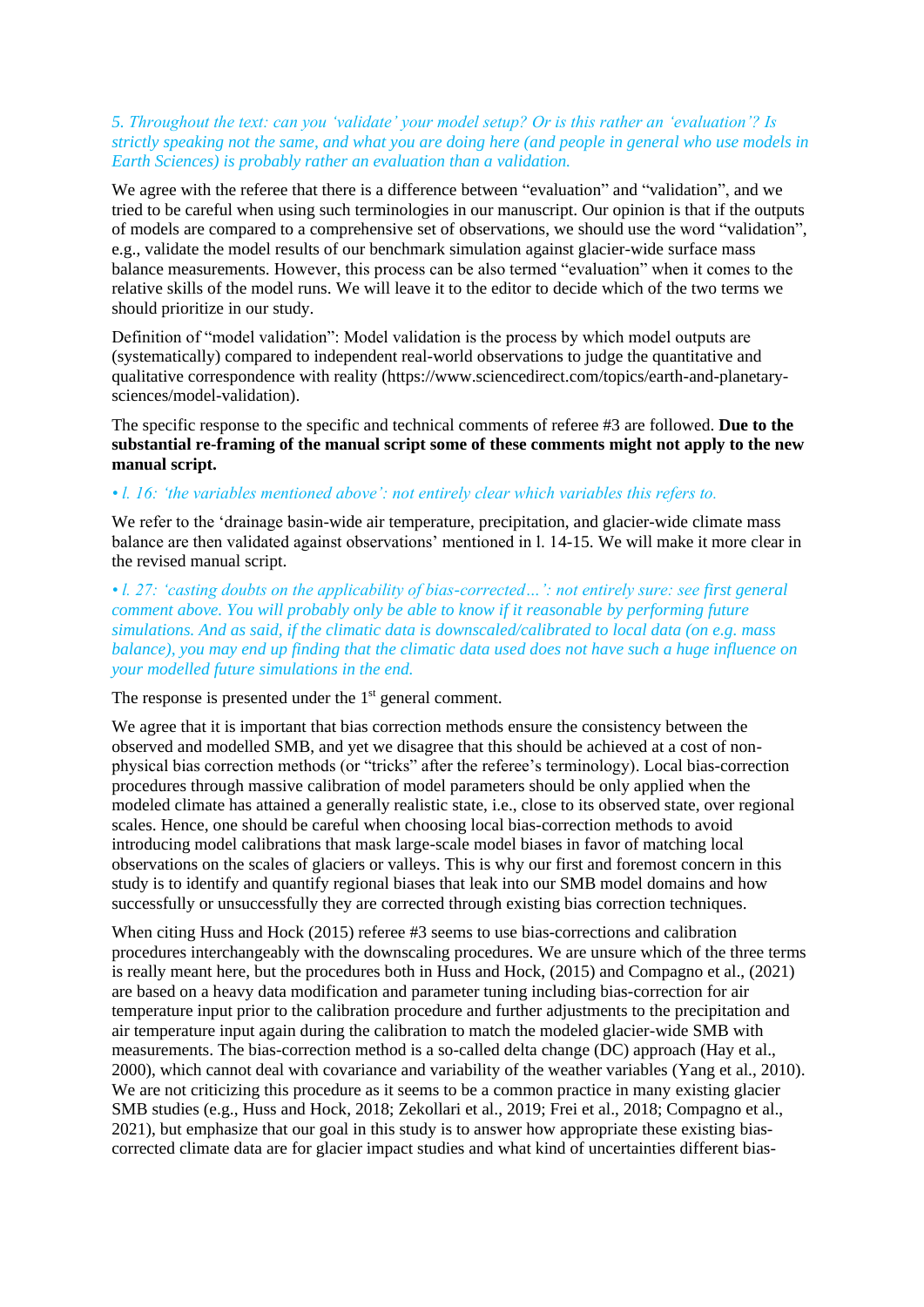correction methods bring to our glacier mass evolution study. We will work to make the purpose of this study more transparent.

Regarding the conclusion drawn by Compagno et al., (2021) that the impact of the climate product used on the modelled future glacier evolution is very limited, we would like to point out that the resolution of their simulations is much coarser (monthly temporal resolution and a spatial resolution of several kilometers depending on the climate forcing) than the resolution we use in our study (100 meters). Their focus is on regional mass change in the future, whereas our aim is to provide high resolution model results for impact studies in glacier-covered mountain regions. These differences define dissimilar demands on the bias correction, calibration and evaluation methods that we are testing and presenting in this article.

Regarding downscaling, we have presented the downscaling model component, MicroMet, in Sect. 2.2.1. It interpolates coarser-resolution RCM and reanalysis outputs onto our model grid through a distance-dependent weighting function and adjusts the interpolated data to compensate for the topography mismatch using an air temperature lapse rate factor and a precipitation adjustment factor. These two factors are generated from long-term observational data and presented in Sect. 2.6; we will however reiterate this part in Sect. 2.2.1 to make it clearer.

Finally, our calibration procedure is presented in Sect. 2.6, where we have tuned the snowfall fraction scheme and melting snow albedo. The results of the calibration of the benchmark simulation (driven by NORA10) are presented in Fig. A1 (a) in Appendix A, and the modeled SMB from the benchmark simulation does match observations considering our 100m resolution. We did not correct the climate forcing for bias ourselves but instead used climate forcings that have already been bias-corrected through more sophisticated procedures beforehand and are openly accessible – the fact that will be detailed in the text to avoid any confusion during the next round of reviews.

*• l.31-32: suggest adding a reference to the landmark paper by Immerzeel et al. (2020)*

We agree. We will add the reference to similar sentence in the revised manual script.

*• l.36-37: 'extensive snow and glacial ice melting': is this still the case now? Or are we now already past the peak? See also 'peak water' concept, suggesting that regions like Scandinavia may have pass their peak in runoff already.*

For glacier-covered watersheds in western Norway, the runoff is projected to increase to 30-40% in 2021-2050 compared with 1961-1990 (Jóhannesson et al., 2012). And according to IPCC AR5, the 'peak meltwater' for glaciers in Norway and Iceland is projected to be in mid- to late- century (Cisneros et al., 2014). We will use these references in Sect.1 in the revised manual script.

*• l.42: global trend in glacier retreat. Here makes sense to refer to recent study by Hugonnet et al. (2021).*

Thanks for pointing out. We will use this reference in relevant texts if needed.

*• l.45-46: advance of glaciers and link to climatic conditions: possibly refer to study by*

*Trachsel and Nesje (2015) here.*

Thanks for pointing out. We will use this reference in relevant texts if needed.

*• l. 46-47: mass loss in Norway inevitable. Suggest adding reference to Compagno et al. (2021) that focuses on this region (vs. Cogley et al., 2011, on Himalaya and Karakoram glaciers..) and to the most recent GlacierMIP effort as well (Marzeion et al., 2020), which combines future glacier simulations (including Norwegian glaciers) from various groups around the world.*

Thanks for pointing out. We will use this reference in relevant texts if needed.

*• l.49: 'Regional Climate Models'*

We will correct the 'Reginal' to 'Regional'.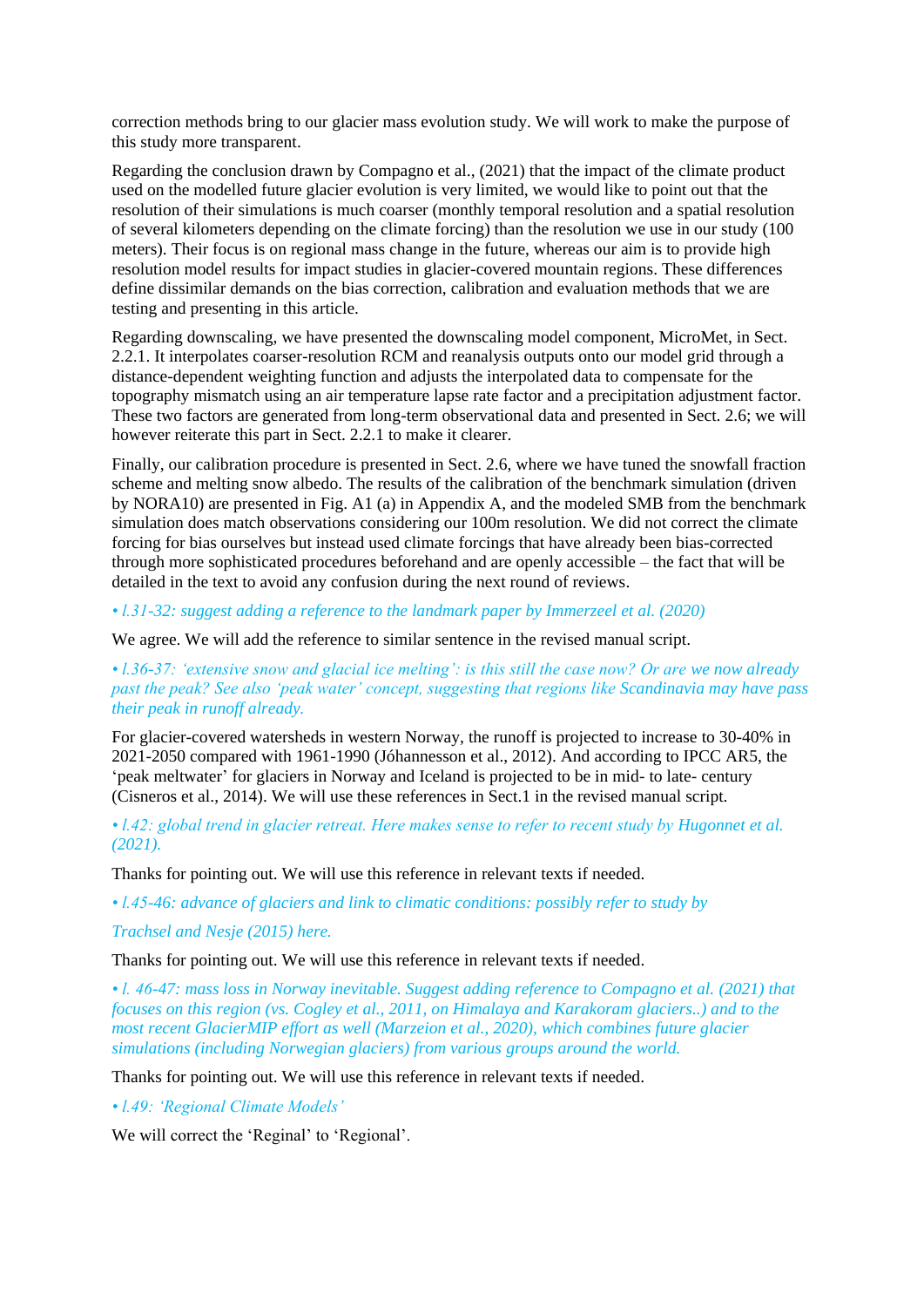*• l.50: 'constraints from observations availability' à yes, but is not really a constraint anymore, definitely over the time periods you consider in your study, given the availability of glacier-specific observations for every glacier on Earth (Hugonnet et al., 2021)*

We meant that the outputs must be constrained (validated) by observations via parameter tuning but not that the observation is a constraint. We will change the sentence from 'Their performance depends on constraints from observations …' to 'Their performance depends on calibration…'

*• l.56: '…and glacier dynamics': true. But you do not include this in your study, do you?*

True. We will delete 'glacier dynamics'.

*• l.62: 'regional and national scales': bit confusing. Typically, regional scales are referred to as being over entire regions (i.e. > national scale mostly). Maybe change this 'local' scales?*

Agreed. We will change 'national scale' to 'local scale'.

*• l.75: '2000-2014 and 2000-2020': see earlier comment. Would make sense to have this*

*over same time period + problem related to use of rcps…*

Agreed. And see the response to the second major comment.

We agree with the referee that validation of CORDEX climate products against NORA10 should be done over a common period of 2000-2014, and we will update relevant sections of the manuscript accordingly. However, we have chosen to maintain our evaluation of the overall performance of different bias correction methods over the entire period of 2000-2020 in order to have more robust conclusions about potential long-term impacts of errors in bias-corrected climate products and departures between different RCP-model projections (see response to the 3<sup>rd</sup> comment) on the glacier SMB modeling and glacier impact studies in Norway. We believe it is not justified to limit such evaluation to 2000-2014, since *in situ* observations are available over a longer interval, and our aim is to address the origins and effects of departures between different climate model products (with different bias-corrections and RCP scenarios) in the most comprehensive manner.

*• l. 103-104: 'full surface energy balance': is this justified over such a large domain? Probably uncertainties over some of the input variables must be very large, no? (even for the NORA10 product). Not sure I entirely understand, as a bit later (l. 122) you mention that 'leaves the surface temperature as the only unknown'. But in this case you are not really solving a full energy balance model, are you?*

'Full surface energy balance' refers to the full energy balance equation used in the model, which is presented in Sect. 2.2.2.

*• l. 107: five submodules à four submodules? (or maybe I am missing one..)*

Thanks for pointing out. It is four submodules not five.

*• l. 125: SnowPack. What about ice / how is this treated? I understand that glaciers are considered to be static in your approach (see below), but what about the part of the glacier ice that is exposed at the surface (in ablation area during spring and summer)*

Yes, the glacier extend is fixed. But the glacier thickness will decrease when the snow on glacial ice disappears, and energy is available for melting in eq. 1. We will improve the description of the submodules and how we calculated the climate mass balance in Sect. 2.2.

*• l. 130: sublimation. Must be very limited here? If not, could this be quantified? (e.g. vs. melt)*

The model takes into account mass loss due to sublimation. It might be limited or negligible in a regional scale study. But we will not quantify sublimation in this study as it is not our research focus here. We are just simply describing what the model can do.

• *l. 152-153: glaciers do not change over time. But in reality glaciers over this region have changed substantially over the past two decades (again, refer to Hugonnet et al., 2021). Can this not be accounted for? Probably worth mentioning that other approaches that focus on glacier mass balance*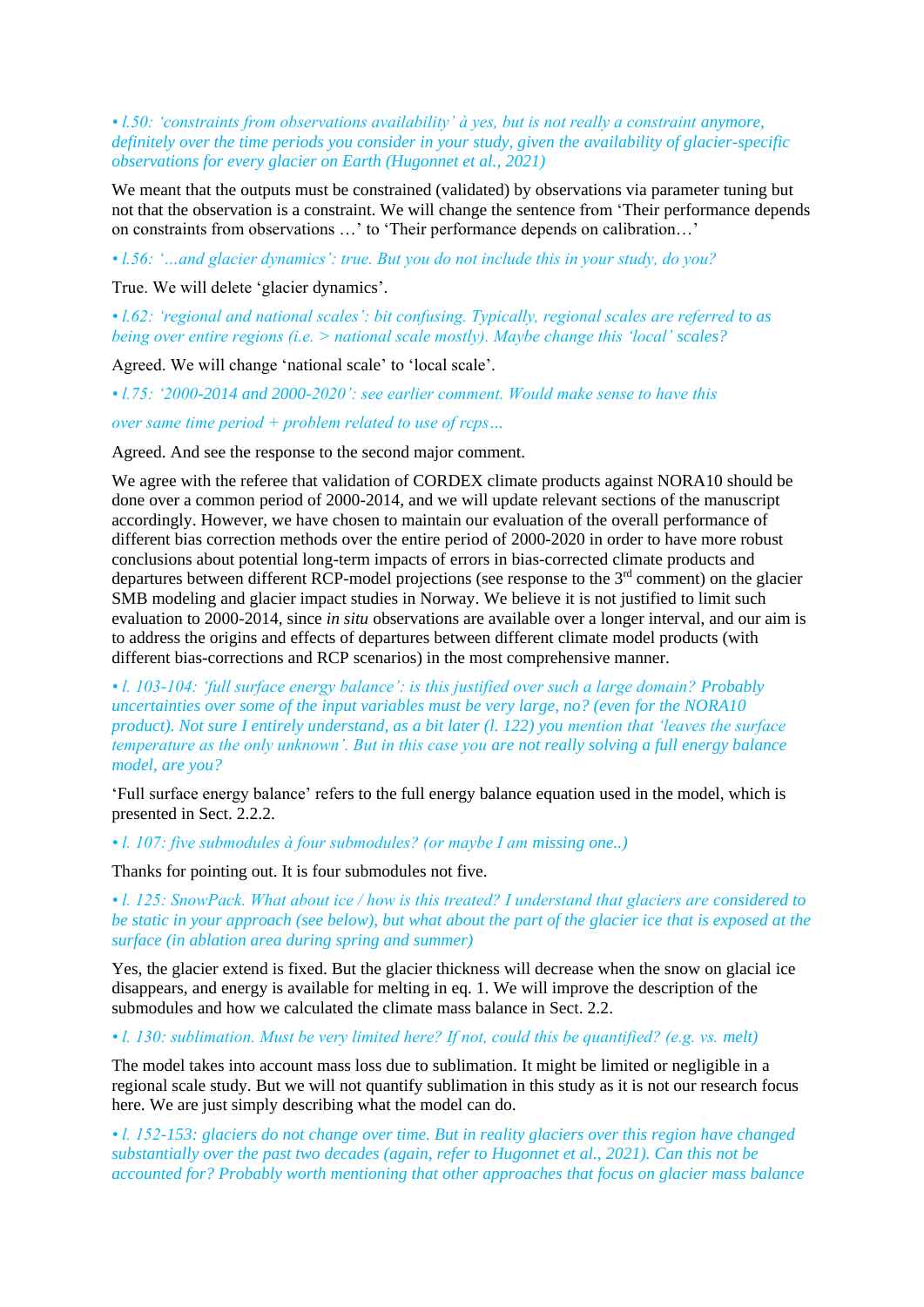### *and runoff over recent and future time periods have explicitly accounted for glacier changes over time (e.g. Laurent et al., 2020; Muelchi et al., 2021)*

Yes, we agree that the glacier in Norway has retreated in the past 20 years. In our study, our model resolution is 100m. Most of the glaciers in west Norway retreated a few hundreds of meters in 2000- 2018 (the longest retreat is 838m; Andreassen et al., 2020). We consider the disappearance of ice on these limited amount of grid cells not crucial for our model period. But it will become crucial when doing multi-decadal or century scale projections, which is what Laurent et al. (2020) and Muelchi et al. (2021) have done in their studies. We have discussed this as another constraint for achieving better future projection in Sect. 5. Glacier retreat will be counted in when doing future projections in a later stage. In this study, we focus solely on quantifying the uncertainties brought by bias-corrected climate forcing.

# *• l. 168: "they are corrected against": not entirely clear who did this. Did you do this or*

### *was this readily available? Good if you could be clear here to avoid confusion.*

We did not correct the raw CORDEX data ourselves. We will make this clear in the revised manual script.

#### *• Table 1: why this particular CORDEX simulation chosen and not one of the many*

### *others available? Ideal would be to have a large ensemble for this…*

We have explained the reason in the response to the referee's 4<sup>th</sup> general comments above. We will make clear why we choose this CORDEX data in the revised manual script.

The purpose of the analysis presented is not to outline uncertainties in all existing climate model projections, but rather to zoom in on the performance of bias-corrected climate products that are expected to be regionally calibrated for the use across Norway. It is also important to keep in mind that such evaluation is only viewed through the prism of glacier SMB impact studies as opposed to a general climatological context. Hence, our study has a purely glaciological orientation, where we analyze pros and cons of bias corrections for studies of the Norwegian cryosphere. We realize that our motivation for the choice of the climate forcing datasets can benefit from further expansion of the text in Sect. 2.4, where we explain the rationale behind our experimental design.

Firstly, we use a single GMC/RCM chain to reduce the complexity of the evaluation, because our goal is to assess the uncertainties brought by different bias-corrections to glaciological studies over the time interval that can be validated against observations – i.e., the instrumental period. Therefore, future projections are not carried out at this stage.

Secondly, we combine analyses of EC-Earth/RCA (the only GCM-RCM chain) and NORA10 outputs to drive our simulations, because of the proximity between these two products: NORA10 is produced by HIRLAM driven by ECMWF IFS outputs, whereas EC-Earth uses ECMWF IFS for the atmosphere-land component, and RCA is based on a parallel coding of HIRLAM with some modifications in the model formulation. This choice is made deliberately to decrease the complexity of our analysis, to exclude model runs that have dissimilar origin and to focus solely on the evaluation of bias corrections. We will not only work on emphasizing our rationale but also on clarifying our main objectives early in the text.

• *l.176-183: great to have this info! Is often missing, and really good to explain. Will be useful for others attempting a similar modelling effort.*

#### We thank the referee for this comment.

*• l.187: to validate our SMB results: so no calibration performed for this? SMBs obtained 'out of the box' and compared to measurements? Results will strongly depend on how the data is downscaled to the very high resolution, no?*

The calibration is done via tuning the snowfall fraction scheme and melt snow albedo (Sect. 2.6). We did not modify the climate forcing themselves to achieve the best agreement with the observation as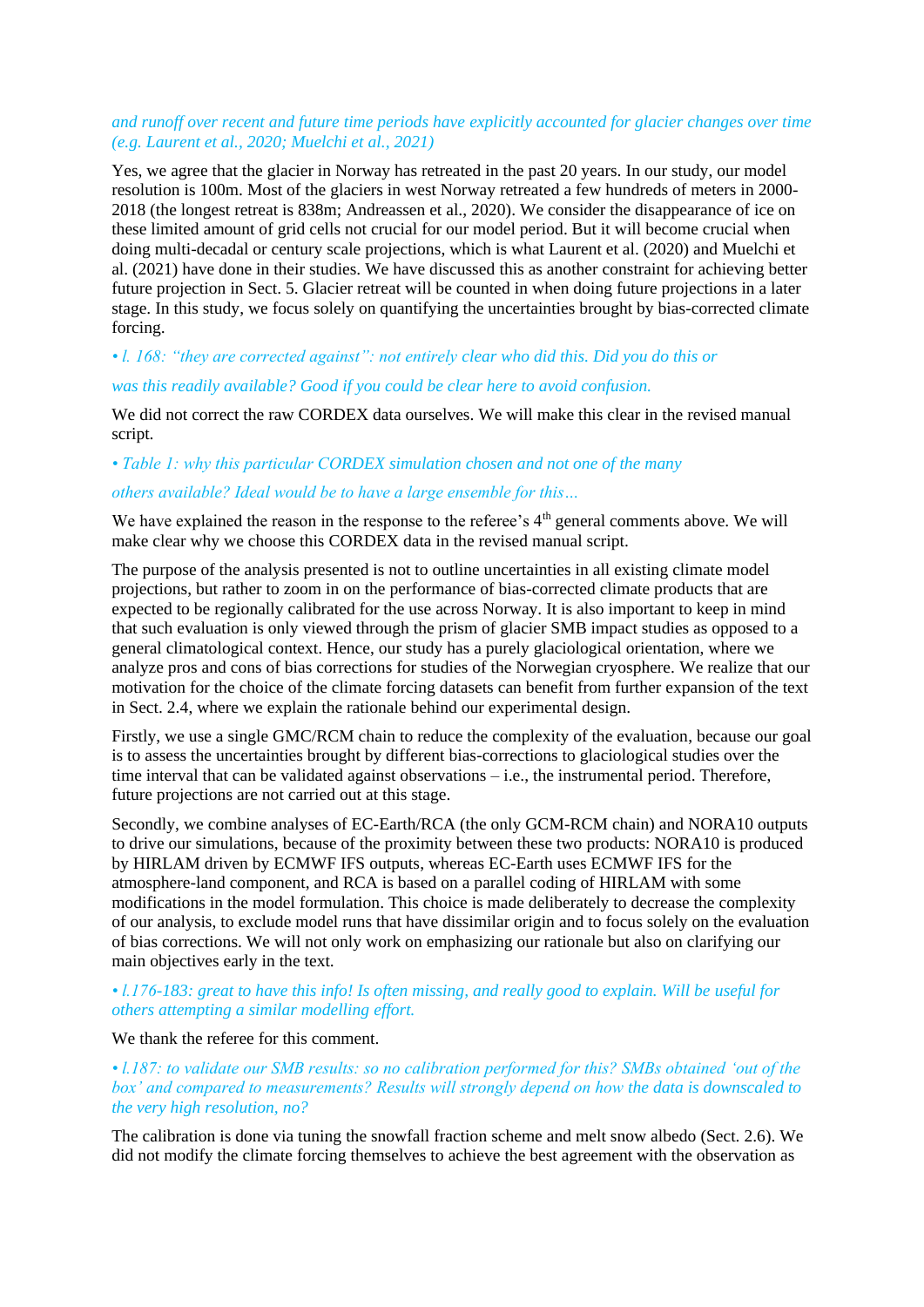what has been done in Huss and Hock, (2015) as our research focuses are different. But we will make this clear in the revised manual script.

*• l.213: "which are validated against": do I understand it correctly that this was done by others in their study? If so, maybe "which were validated"?*

Thanks for pointing out. The validation was done in Feiccabrino et al (2012). We will change the sentence to 'which were validated…'

*• l.239: why not compare over the same time period?*

We have explained the reason in the response to the referee's  $2<sup>nd</sup>$  general comments above.

We agree with the referee that validation of CORDEX climate products against NORA10 should be done over a common period of 2000-2014, and we will update relevant sections of the manuscript accordingly. However, we have chosen to maintain our evaluation of the overall performance of different bias correction methods over the entire period of 2000-2020 in order to have more robust conclusions about potential long-term impacts of errors in bias-corrected climate products and departures between different RCP-model projections (see response to the  $3<sup>rd</sup>$  comment) on the glacier SMB modeling and glacier impact studies in Norway. We believe it is not justified to limit such evaluation to 2000-2014, since *in situ* observations are available over a longer interval, and our aim is to address the origins and effects of departures between different climate model products (with different bias-corrections and RCP scenarios) in the most comprehensive manner.

*• Figure 3b and c, right panels: confusing to use the same color scheme, but representing a different extent (-4 to 10 mm/day and -2 to 7 mm/day). Make this consistent throughout all panels? Or use different color schemes for every figure if this does not represent the same?*

We will use the same color scheme with the same extent for the same variable, i.e., temperature and precipitation, regardless of the season.

*• l. 247: under different RCPs. Does not seem to make sense. Or is this meant to reproduce a random variation around exiting climate? But then again, would be more advisable to work with an ensemble based on various CORDEX simulations.*

We have explained the reason in the response to the referee's  $3<sup>rd</sup>$  general comments above.

The climate forcings under different scenarios do diverge from 2005 (e.g. Schwalm et al., 2020), and it is interesting to demonstrate and attribute this phenomenon. We therefore feel that there is more to say about how fast and to which extent climate models respond to RCP forcings and what such departures between climate model products mean for regional glaciological studies. We have therefore included this analysis in our revised study plan.

We believe it is useful and even necessary to look at how much different scenarios cause the climate to diverge from the 'real' (=observed) present-day state in a control period, what impacts biascorrection have on this divergence (Yang et al., 2010) and what kind of uncertainty this will bring to future projections. We will clarify and discuss the choices of different bias-corrected data and scenarios more in the revised manual script.

*• l. 298: results align well with observed glacier retreat. Strange. Would expect a bias if you keep the glacier geometry constant over entire time period. In reality, the glacier has retreated, thereby increasing its mass balance (losing lower parts where mass balance is very negative). As you do not account for glacier change, I would therefore expect a negative bias in your results (your model "sees" the glaciers as being too big, with lower parts with a very negative mass balance, which in reality do not exist anymore)*

What we mean here is that even though we did not include glacier retreat in our model study, this very negative mass balance captured by the simulation could indicate that Nigardsbreen could have retreated, which aligns with the observation. But we admit that this statement is misleading. Since we will reframe the manual script, this sentence might not be included in the revised version.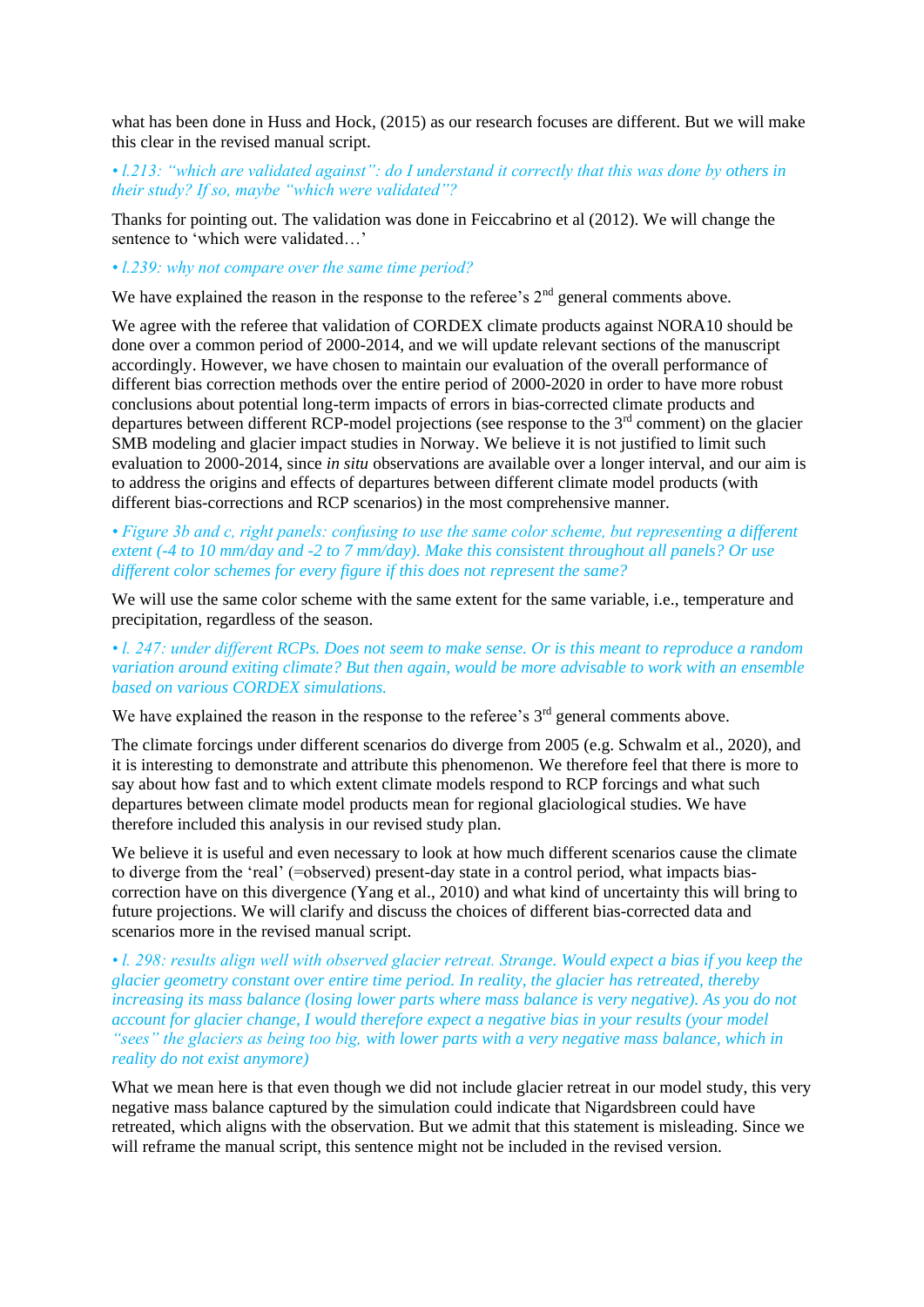#### *• l. 303: some basins that have seen an increase in SMB towards 2014: what do you mean with 'towards 2014'? Has it been growing over the period 2000-2014? And is this confirmed in the observations by Hugonnet et al. (2021)?*

We realize that 1, 303 should be rewritten. We meant that compared to 2000 the 5-year running mean in 2014 has increased. We will re-write Sect. 3.3. And this statement will most likely not be included.

Hugonnet et al. (2021) only provides the source data of mass change rate for the entire Scandinavia (-  $26.7$  Gt yr<sup>-1</sup>). But in l. 303 we are talking about the mass changes in individual drainage basin shown in Fig. 1, which could not be compared to Hugonnet et al. (2021) due to their coarser resolution. According to Fig.11 in Andreassen et al., 2020, the mass change rate of some glaciers in our study area are positive in certain years. We will plot the observations against our results of the benchmark simulation in the validation section, Sect. 3.1.

### *• When describing these variations, does NAO play a role? (Marzeion and Nesje, 2012; Trachsel and Nesje, 2015)*

Yes, NAO influence the mass balance. And it has been discussed in other articles (e.g. Andreassen et al., 2020). But we cannot verify that in our study. And we will not focus on this particular aspect in the revised manual script neither.

# • Sections 3.4 and 3.5 are very long. In the end we are mostly interested in comparing the outcome of *both approaches, rather than going into the specific findings for the various regions. Would suggest making this more compact, potentially by having some of the figures and explanation in suppl. mat?*

We have decided to only limit our analysis to the surface runoff in the glacier covered region, which mainly consists of the glacier ice and snow melt water as well as rainfall, instead of the surface runoff of the entire catchment as it was presented in the initial manuscript.

Sect. 3.5 will be drastically re-written to compare some statistical quantities between the benchmark and CORDEX simulations and analysis the uncertainties.

#### • *l.379: "is by far the best...": well of course, as this product was made specifically for this region. But question is how it performs if both approaches are downscaled to local observations. Is there then an added value in using the detailed product vs. rougher CORDEX simulations?*

Even though the bias-corrected CORDEX outputs still have a high bias compared to the reanalysis product NORA10, it does not mean that we cannot use them for impact studies. Indeed, it is unclear how significant such bias may be for the glaciological studies, as long as we have not put any numbers on their direct impacts. Existing articles on bias-corrections of RCM outputs have pointed out that all bias-correction methods have their limitations (e.g. Maraun, 2016; Holthuijzen et al., 2021). What is important at this stage is to address these limitations, quantify the uncertainties they might bring to impact studies and motivate development of new bias-correction methods that are more suitable to this particular application – glacier SMB impact studies. This has been our goal in this study, but we agree that the presentation of our results may have interfered with the clarity of the narrative. As we have pointed out in responses to earlier comments, in the revised version we will move away from the simple presentation of the results from the benchmark and CORDEX driven simulations to a detailed statistical evaluation of the climate products and their significance for the SMB model experiments.

#### *• l. 383: good agreement. Not a negative bias because keep glaciers constant in time? See comment above (l. 298).*

We thank the comment. We will address the limitations in our study in the revised manual script in more details.

*• l.410: "confirm the relationship between increased glacier cover and delayed peak runoff": increased glacier cover compared to what? Or is this relative in space (vs. other, less glaciated regions)? Not sure to entirely understand.*

It will be removed as we have decided to change our research focus.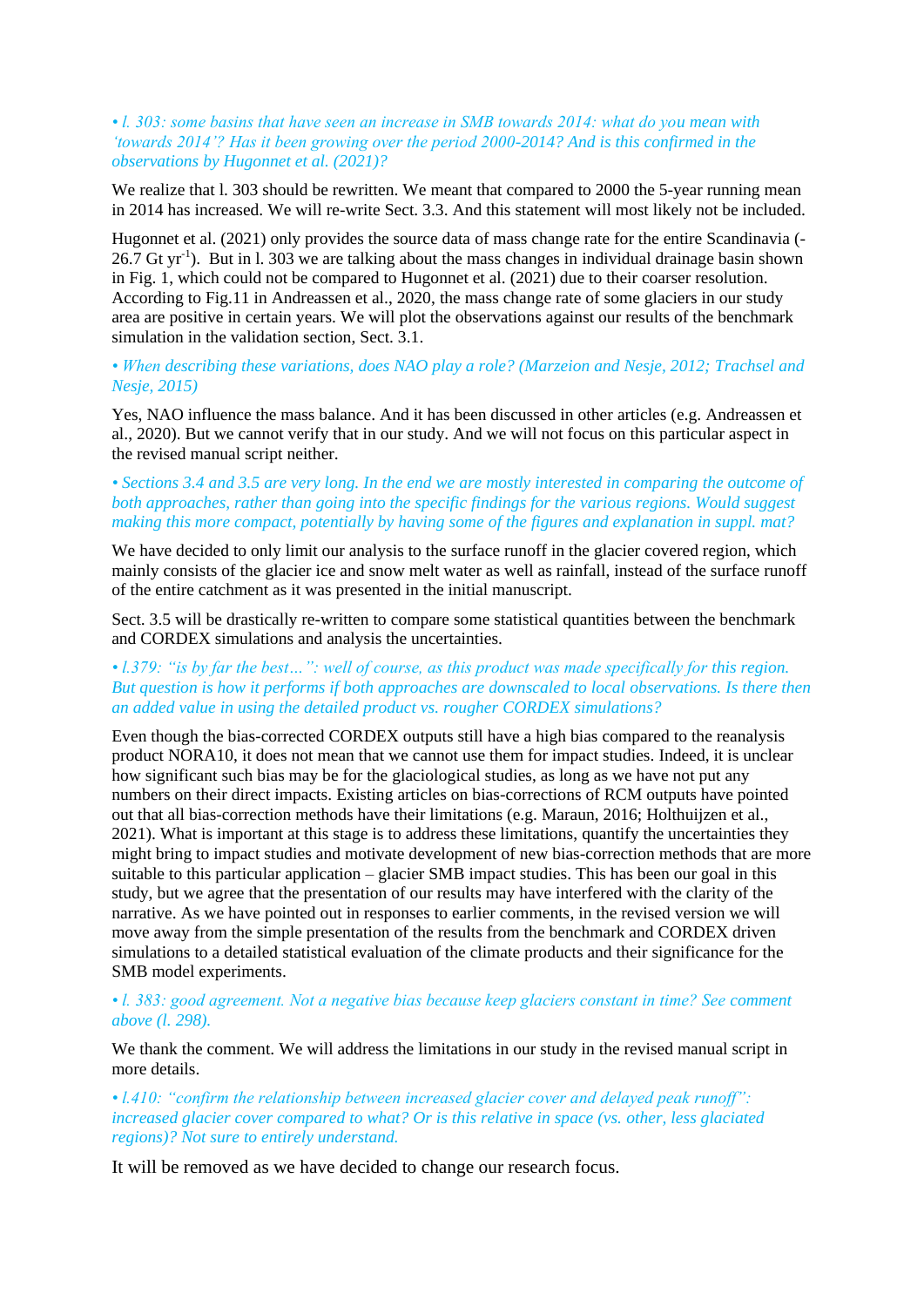• *l.426: "we are reluctant to carry out future projections": but then, with the material presented, I am afraid that it is difficult to make some sound conclusions about this. As mentioned before: would be interesting to compare large ensemble of COREDEX simulations, downscale each of them to a higher resolution as part of calibration procedure to reproduce observed glacier changes, and then see if the choice of the used climate product has a large effect on the modelled future results.*

We have explained the reason in the response to the referee's  $4<sup>th</sup>$  general comments above. We will make clear why we choose this CORDEX data in the revised manual script.

The purpose of the analysis presented is not to outline uncertainties in all existing climate model projections, but rather to zoom in on the performance of bias-corrected climate products that are expected to be regionally calibrated for the use across Norway. It is also important to keep in mind that such evaluation is only viewed through the prism of glacier SMB impact studies as opposed to a general climatological context. Hence, our study has a purely glaciological orientation, where we analyze pros and cons of bias corrections for studies of the Norwegian cryosphere. We realize that our motivation for the choice of the climate forcing datasets can benefit from further expansion of the text in Sect. 2.4, where we explain the rationale behind our experimental design.

Firstly, we use a single GMC/RCM chain to reduce the complexity of the evaluation, because our goal is to assess the uncertainties brought by different bias-corrections to glaciological studies over the time interval that can be validated against observations – i.e., the instrumental period. Therefore, future projections are not carried out at this stage.

Secondly, we combine analyses of EC-Earth/RCA (the only GCM-RCM chain) and NORA10 outputs to drive our simulations, because of the proximity between these two products: NORA10 is produced by HIRLAM driven by ECMWF IFS outputs, whereas EC-Earth uses ECMWF IFS for the atmosphere-land component, and RCA is based on a parallel coding of HIRLAM with some modifications in the model formulation. This choice is made deliberately to decrease the complexity of our analysis, to exclude model runs that have dissimilar origin and to focus solely on the evaluation of bias corrections. We will not only work on emphasizing our rationale but also on clarifying our main objectives early in the text.

### *• l.440: simulations with RCPs do not reproduce specific runoff. Well, not that surprising. Would make more sense to have over observational time period / without relying on random RCPs.*

We believe it is useful and even necessary to look at how much different scenarios cause the climate to diverge from the 'real' (=observed) present-day state in a control period, what impacts biascorrection have on this divergence (Yang et al., 2010) and what kind of uncertainty this will bring to future projections. We will clarify and discuss the choices of different bias-corrected data and scenarios more in the revised manual script.

*• l.454: 'hampered by keeping the glacier geometry fixed in time': may indeed be the case. But could potentially circumvent this by modelling the evolution of glaciers, or using observations on glacier changes and impose these over the 2000-2015 time period.*

Agreed. This will be done in a separate study in a later stage.

*• l.459-460: future glacier projections: could lose even more mass than mentioned here. Refer to reference work on future glacier projections and analyze the results over Scandinavia (Marzeion et al., 2020)*

Thanks for the suggestion. We will cite the work in relevant text in the revised manual script.

#### *• l.479-480: link with NAO?*

Yes, NAO influence the mass balance. And it has been discussed in other articles (e.g. Andreassen et al., 2020). But we cannot verify that in our study. And we will not focus on this particular aspect in the revised manual script neither.

*• l.480-495: quite specific results given here. For the conclusion, as message of general interest, would suggest focusing more on your main message: role of NORA-10 vs. CORDEX.*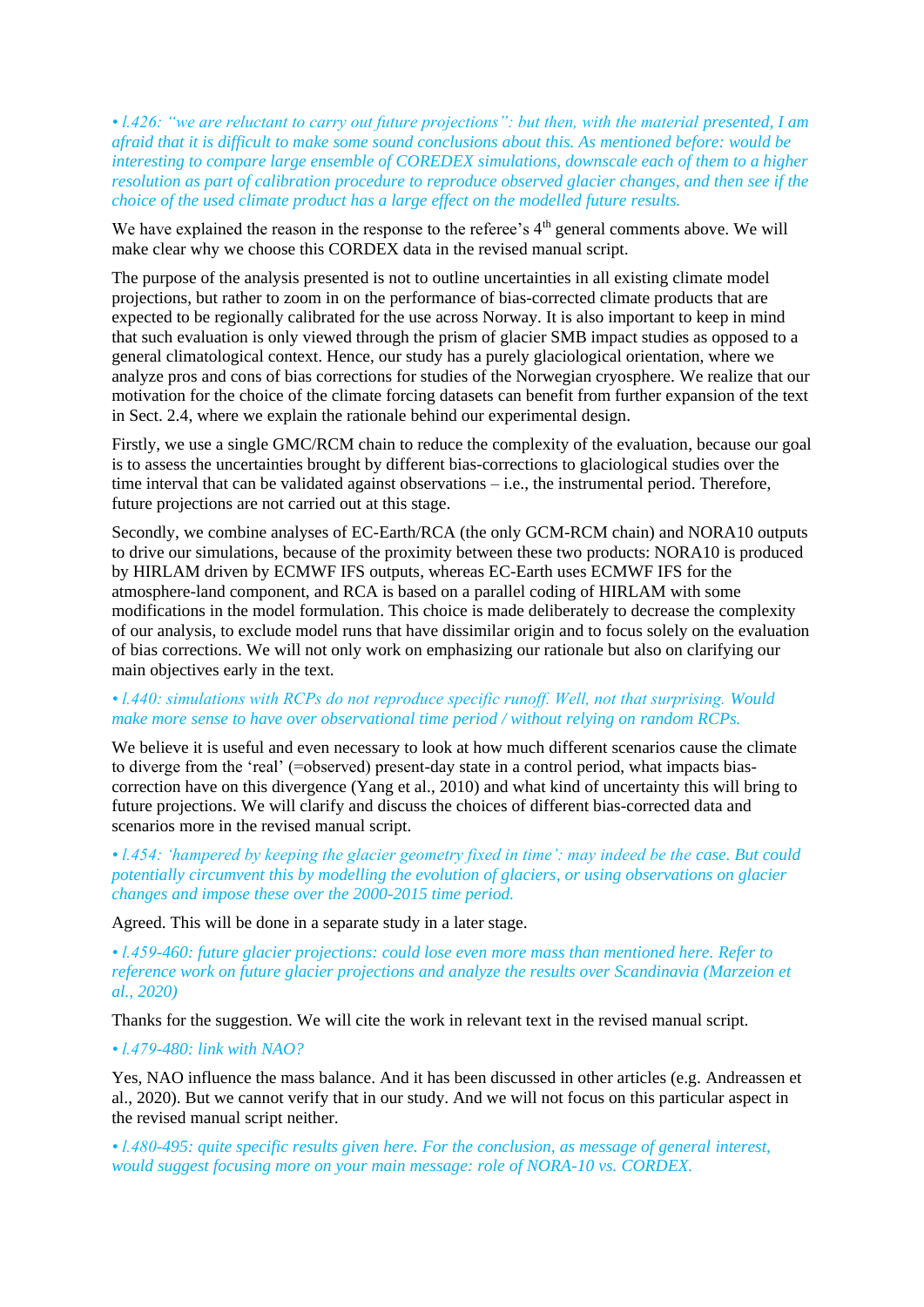The entire Sect.4 will be drastically changed. The new version of the manuscript does not simply present the results from the benchmark and CORDEX-driven simulations but zooms in on the intricacies of different members of the climate model chain, including divergent RCP scenarios and bias-corrected outputs, and their direct validation against a combination of glacier SMB simulations and in situ observations. Below is the list of major changes (mainly in Sect. 3 and 4) we will implement in the current manuscript:

- A more detailed evaluation of the climate model outputs (NORA10 vs. observations, NORA10 vs. CORDEX, raw CORDEX vs. bias-corrected CORDEX as well as biascorrected CORDEX with RCP4.5 vs. RCP 8.5 scenarios) and of the modeling results in terms of statistical quantities (see the response to the  $1<sup>st</sup>$  major comment),
- Analysis of the surface runoff on the glacier and its components instead of the surface runoff of the entire catchment (drainage basin), as it allows for a more robust model validation against observations, without the need to compare with the observed discharge regimes at the gauge stations. The latter is complicated by the fact that this study does not use a runoff routine model to route the surface runoff to the stream flow, which has been developed and included in the follow-up article,
- Quantification and discussion of the uncertainties that are likely to be inherited by the future simulations.

The response to the comment of referee #3 on the figures are followed. **Due to the substantial reframing of the manual script some of these comments might not apply to the new figures in the revised manual script:**

*o Missing labelling of panels (Figures 1, 2, 8) or only partly labelled (Figures 3, 4, 5, 6, 7, 9, 10). By adding labels, avoid having descriptions in the text like: "according to the left column of…" (l. 295), "…left column of figure 6" (l. 311), etc.*

We will improve the figures.

*o Often the figure cannot be read as standalone and need to refer to caption to know the content (e.g., Fig 2 right panel). Suggest adding this information directly in the figure, which will also allow using this figure directly in a presentation for instance.*

We will improve the figures according to the suggestions.

#### Reference

Andreassen, L. M., Elvehøy, H., Kjøllmoen, B., and Belart, J. M. C.: Glacier change in Norway since the 1960s  $-$  an overview of mass balance, area, length and surface elevation changes,  $1$ –16, https://doi.org/10.1017/jog.2020.10, 2020.

Cisneros, J., Taikan, O., Nigel, A., Gerardo, B., Graham, C., Petra, D., Tong, J., Shadrack, M., and Zbigniew, K.: Part A: Global and Sectoral Aspects. Contribution of Working Group II to the Fifth Assessment Report of the Intergovernmental Panel on Climate Change, in: Climate Change 2014: Impacts,Adaptation, and Vulnerability, Cambridge University Press, Cambridge, United Kingdom and New York, NY, USA, 229–269, 2014.

Compagno, L., Zekollari, H., Huss, M., and Farinotti, D.: Limited impact of climate forcing products on future glacier evolution in Scandinavia and Iceland, 67, 727–743, https://doi.org/10.1017/jog.2021.24, 2021.

Frei, P., Kotlarski, S., Liniger, M. A., and Schär, C.: Future snowfall in the Alps: projections based on the EURO-CORDEX regional climate models, 12, 1–24, https://doi.org/10.5194/tc-12-1-2018, 2018.

Hay, L. E., Wilby, R. L., and Leavesley, G. H.: A COMPARISON OF DELTA CHANGE AND DOWNSCALED GCM SCENARIOS FOR THREE MOUNTAINOUS BASINS IN THE UNITED STATES1, JAWRA Journal of the American Water Resources Association, 36, 387–397, https://doi.org/10.1111/j.1752- 1688.2000.tb04276.x, 2000.